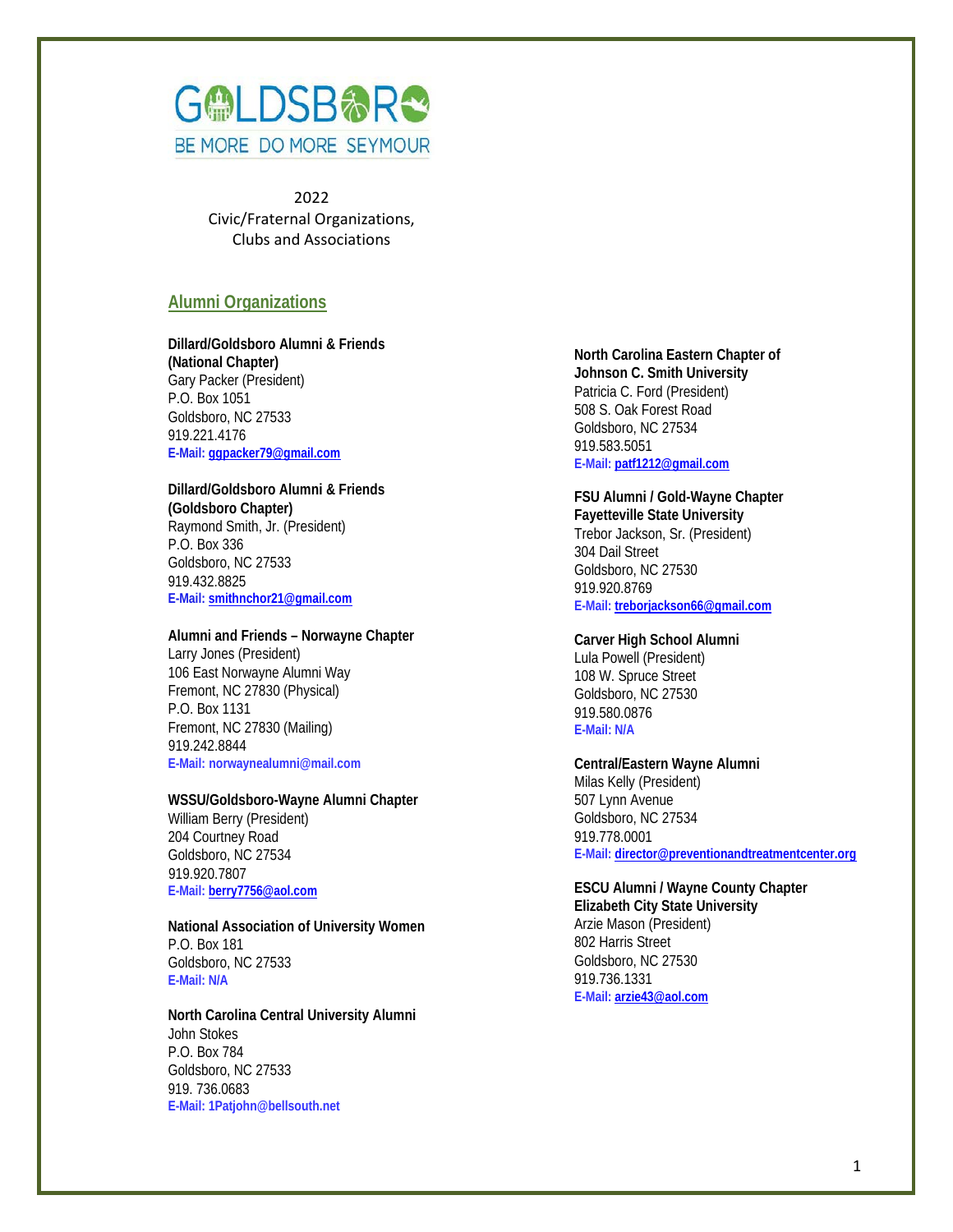**SAU Alumni / Wayne County Chapter Saint Augustine's University** Willow Jean Jordan (President) 2107 Koonce Street Goldsboro, NC 27530 919.736.3512 **E-Mail: N/A**

#### **NC A&T Alumni / Gold-Wayne Chapter North Carolina A&T State University**

Yolanda Williams (President) 1104 Shelly Drive Goldsboro, NC 27534 (Physical) P.O. Box 519 Goldsboro, NC 27533 (Mailing) 919.750.3322 **E-Mail: N/A**

# **Animal/Livestock Associations**

**Wayne County Humane Society** Suzi Wharton (President) P.O. Box 821 Goldsboro, NC 27533 919.736.7387 **E-mail: wchshelper@live.com**

## **Wayne County Livestock Development Assoc.**  Curtis Shiver (President) P.O. Box 1100 Goldsboro, NC 27533 -1100 Phone: 919.735.7277 **E-Mail[: info@waynefair.com](mailto:info@waynefair.com)**

# **Arts and Theater**

## **Arts Council of Wayne County**

Georgia Dees (Contact) 102 N. John Street Goldsboro, NC 27534 (Physical) P.O. Box 1657 Goldsboro, NC 27533 (Mailing) 919.736.3300 **E-Mail[: georgia@artsinwayne.org](mailto:georgia@artsinwayne.org)**

## **Center Stage Theatre**

Cathy Woods (President) 701-B S. John Street Goldsboro, NC 27533 (Physical) P.O. Box 1255 Goldsboro, NC 27533 (Mailing) 919.429.9278 **E-Mail[: cstheatre@gmail.com](mailto:cstheatre@gmail.com)**

#### **Goldsboro Civic Ballet**

Virginia Taricani (President) Craig Franklin (Treasurer) 782 NC Hwy 111 South Goldsboro, NC 27534 919.778.0888 / 919.222.3174 **E-Mail[: support@goldsboroballet.com](mailto:support@goldsboroballet.com)**

## **Third Century Singers**

George Strunk (President) P.O. Box 10636 Goldsboro, NC 27532 Phone: 919.778.8324 **E-Mail[: gKstrunk@iglide.net](mailto:gKstrunk@iglide.net)**

## **Stage Struck Theatre**

Tammy Lee (Studio Manager) 121 W. Chestnut Street Goldsboro, NC 27530 (Physical) P.O. Box 1577 Goldsboro, NC 27533 (Mailing) Phone: 919.736.4530 **E-Mail[: stagestruck@bellsouth.net](mailto:stagestruck@bellsouth.net)**

# **Civic/Service Organizations**

## **Continental Societies Inc./Goldsboro Chapter**

Hiawatha Jones (Chapter President) P.O. Box 1012 Goldsboro, NC 27533 919.330.7743 **E-Mail[: joneshiawatha@gmail.com](mailto:joneshiawatha@gmail.com)**

## **Sunrise Kiwanis Aktion Club**

Kay Galloway (Director) Wayne Opportunity Center (Meeting Location) 619 S. George Street Goldsboro, NC 27530 (Physical) P.O. Box 391 Goldsboro, NC 27533 (Mailing) 919.222.3629 **E-Mail[: kay.galloway@earthlink.net](mailto:kay.galloway@earthlink.net)**

#### **Goldsboro Downtown Lions Club**

Sharon Batkoski (President) 242 Cedar Lake Drive Goldsboro, NC 27530 919.735.7175 **E-Mail[: sbatkoski@bellsouth.net](mailto:sbatkoski@bellsouth.net)**

# **Goldsboro Golden K Kiwanis Club**

Randy Parish (President) 901 E. Ash Street Goldsboro, NC 27530 919.581.7683 **E-Mail: N/A**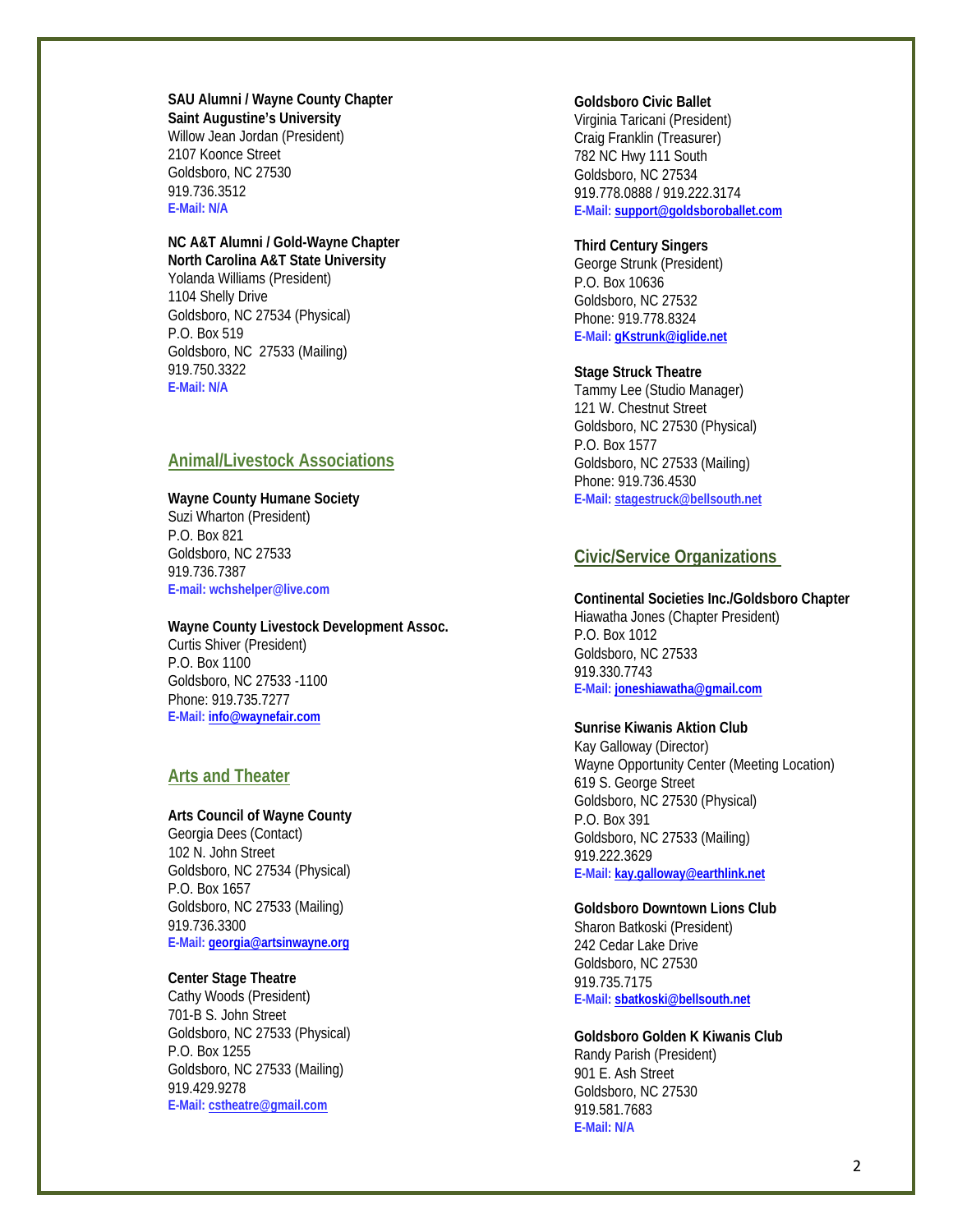## **Goldsboro Host Lions Club**

Lion Judy Hallow (President) P.O. Box 308 Goldsboro, NC 27533 919.922.1362 **E-Mail[: jodydean@bellsouth.net](mailto:jodydean@bellsouth.net)**

# **Goldsboro Optimist Club**

Gary Pender (President) 205 E. Walnut Street Goldsboro, NC 27530 919.920.9190 **E-Mail: N/A**

### **Goldsboro Toastmaster's Club**

Henry Weil 3000 Wayne Memorial Drive Goldsboro, NC 27530 919.223.6303 **E-Mail[: henry@weilent.com](mailto:henry@weilent.com)**

#### **Goldsboro Knights of Columbus #5487**

Andrew Matthews (Grand Knight) P.O. Box 10025 Goldsboro, NC 27532 701.720.7088 **E-Mail: N/A**

#### **The Exchange Club of Mt. Olive**

Lynwood Herring (President) P.O. Box 583 Mt. Olive, NC 28365 919.581.3613 **E-Mail[: lherring@mtolivepickles.com](mailto:lherring@mtolivepickles.com)**

## **Mt. Olive Kiwanis Club**

Charlie Byrd (President) 215 W. Main Street Mt. Olive, NC 28365 Phone: 919.658.6254 **E-Mail: N/A**

### **Men of FIC (Faith, Integrity, Character)**

Al Southerland (President) 513 E. Pollock Street Mount Olive, NC 28365 (Physical) P.O. Box 1066 Mt. Olive, NC 28365 (Mailing) 919.394.0198 **E-Mail: N/A**

# **New Hope Ruritan Club**

Nancy Dawson (President) John H. Crocker (Secretary) 2833 Old Mt. Olive Hwy. Dudley, NC 28333 919.583.1856 **E-Mail[: john-crocker@att.net](mailto:john-crocker@att.net)**

## **N.C Cooperative Extension (Wayne County Cooperative Extension Office)** Kevin Johnson (President) 32114-B Wayne Memorial Drive Goldsboro, NC 27534 919.731.1520 **E-Mail[: kevin\\_e\\_johnson@ncsu.edu](mailto:kevin_e_johnson@ncsu.edu)**

#### **Rotary Club of Goldsboro**

**@Lane Tree Golf & Conf. Center** 2317 Salem Church Road Goldsboro, NC 27530 919.734.1245 **E-Mail: N/A**

#### **Rotary Club of Mt. Olive**

Barbara Bryan (Vice President) P.O. Box 1 Mt. Olive, NC 28365 919.750.1267 **E-Mail: [bryangroup@twc.com](mailto:bryangroup@twc.com)**

## **Rotary Club of Goldsboro – Three Eagles**

Luther Starks (President) P.O. Box 11254 Goldsboro, NC 27532 919.922.0173 **E-Mail: N/A**

#### **Seymour Johnson Toastmasters**

Vanessa Hughes (Contact) Seymour Johnson Air Force Base Goldsboro, NC 27531 910.393.7496 **E-Mail[: vpm-4251343@toastmastersclubs.org](mailto:vpm-4251343@toastmastersclubs.org)**

#### **Wayne County Development Alliance, Inc.**

Mark Pope (President) 208 Malloy St., Suite C Goldsboro, NC 27534 919.731.7700 **E-Mail[: mark.pope@waynegov.com](mailto:mark.pope@waynegov.com)**

## **Civil Rights Organizations**

### **NAACP- Goldsboro/Wayne Branch**

Sylvia Barnes (President) LaVone Hicks (Secretary) P.O. Box 1205 Goldsboro, NC 27533 919.734.0634 **E-Mail[: sbshebarnes@gmail.com](mailto:sbshebarnes@gmail.com)**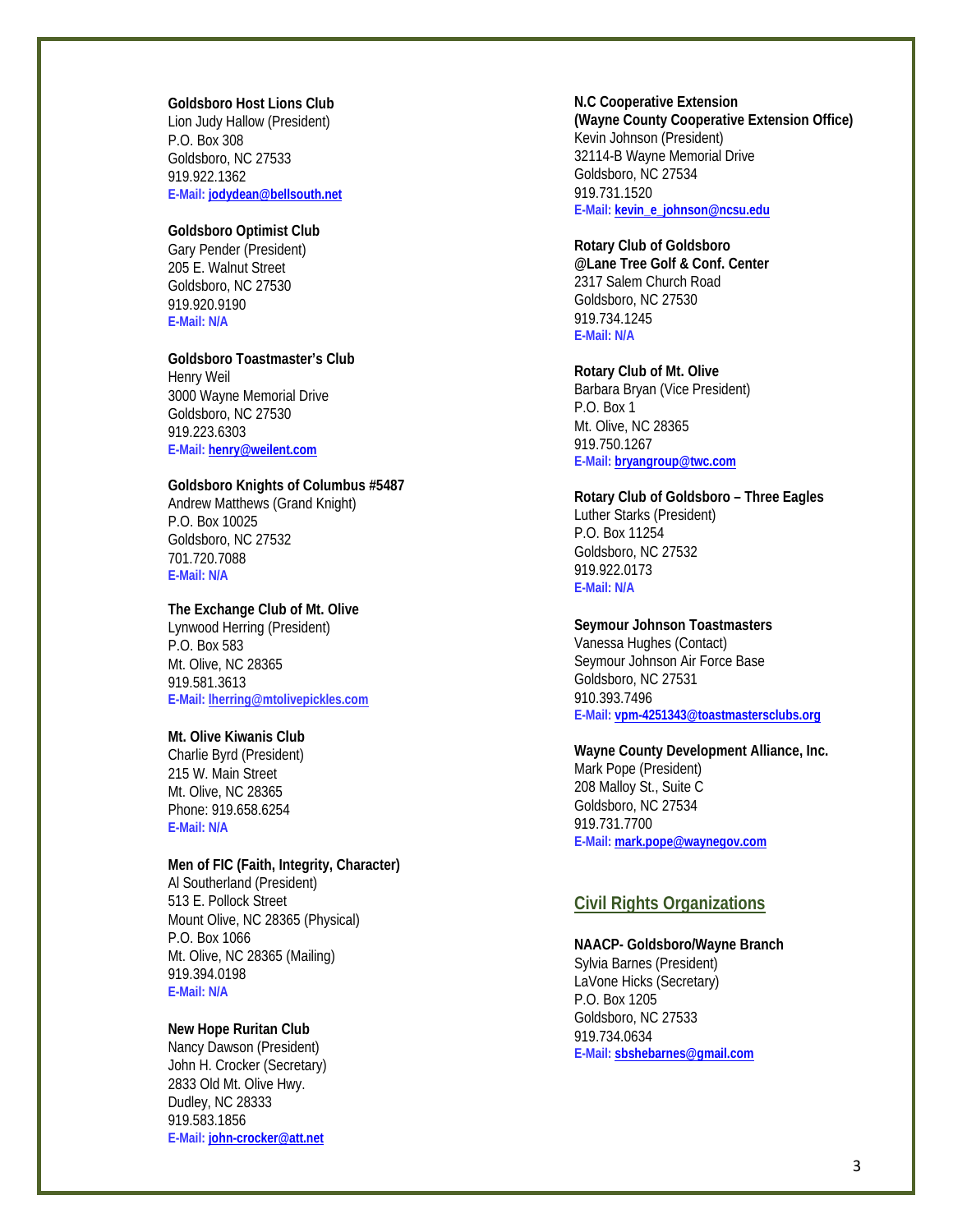# **Community Clubs**

#### **Boys and Girls Club of Wayne County**

Mary Ann Dudley (Executive Director) 1401 Royall Avenue Goldsboro, NC 27530 (Physical) P.O. Box 774 Goldsboro, NC 27533-0774 (Mailing) 919. 735. 2358 **E- Mail[: maryann.dudley@bgcwayne.org](mailto:maryann.dudley@bgcwayne.org)**

#### **Tuscarora Council - Boys Scouts of America**

Jason Smith (Scout Executive) Andrew Green (District Executive) 172 NC Hwy. 581 South Goldsboro, NC 27530 919.734.1714 **E-Mail[: Jason.smith@scouting.org](mailto:Jason.smith@scouting.org) / [Andrew.green@scouting.org](mailto:Andrew.green@scouting.org)**

### **North Carolina Coastal Girl Scouts**

Betsy Wharton (President) 108 E. Lock Haven Drive Goldsboro, NC 27534 919.734.6231 **E-Mail: N/A**

## **Fraternities**

#### **Alpha Phi Alpha Fraternity**

 Rashad Hinnant (President) P.O. Box 784 Goldsboro, NC 27533 919.738.4495 **E-Mail[: RashadHinnant@yahoo.com](mailto:RashadHinnant@yahoo.com)**

## **Kappa Alpha Psi Fraternity, Inc.**

Goldsboro Alumni Chapter Ivan Daniels (President) P.O. Box 11372 Goldsboro, NC 27532 919.920.4358 **E-Mail: N/A**

## **Omega Psi Phi Fraternity, Inc**

Michael Johnson (President) P.O. Box 10245 Goldsboro, NC 27530 919.738.7962 **E-Mail[: mikewanda116@hotmail.com](mailto:mikewanda116@hotmail.com)**

# **Historical Associations/Clubs**

## **Old Waynesborough Park Commission**

Lynn Bull (President) 801 US Hwy. 117 Bypass South Goldsboro, NC 27530 (Physical) P.O. Box 839 Goldsboro, NC 27533 (Mailing) 919.731.1653 **E-Mail[: waynesborough@yahoo.com](mailto:waynesborough@yahoo.com)**

## **Wayne County Historical Association/Museum**

Jennifer Kuykendall (Executive Director) 116 N. William Street Goldsboro, NC 27530 Phone: 919.734.5023 **E-Mail[: director@waynemuseum.org](mailto:director@waynemuseum.org)**

#### **Charles B. Aycock Birth Place Advisory Committee**

Betty Gainey (President) Leigh Strickland (Site Manager) 264 Governor Aycock Road Fremont, NC 27830 919.242.5581 **E-mail[: aycock101@outlook.com](mailto:aycock101@outlook.com)**

## **Fremont Historical Museum & Preservation**

John Pippin (President) P.O. Box 222 Fremont, NC 27830 919.242.6481 **E-Mail[: tobaccodog@embarqmail.com](mailto:tobaccodog@embarqmail.com)**

# **Lodges**

 **Bell Stone Lodge # 535** Johnnie Bryant (Contact) 805 National Drive Goldsboro, NC 27530 919.751.2207  **E-Mail[: bryantjohnnie@hotmail.com](mailto:bryantjohnnie@hotmail.com)**

#### **Best Grove Lodge #392 F&AM P.H.A.**

Bro. James E. Smith (Worshipful Master) Karl Young (Secretary) 1085 Tommy's Road Goldsboro, NC 27534 (Physical) PO Box 10473 Goldsboro, NC 27533 (Mailing) 919.221.8413 **E-Mail[: kyoung75@hotmail.com](mailto:kyoung75@hotmail.com)**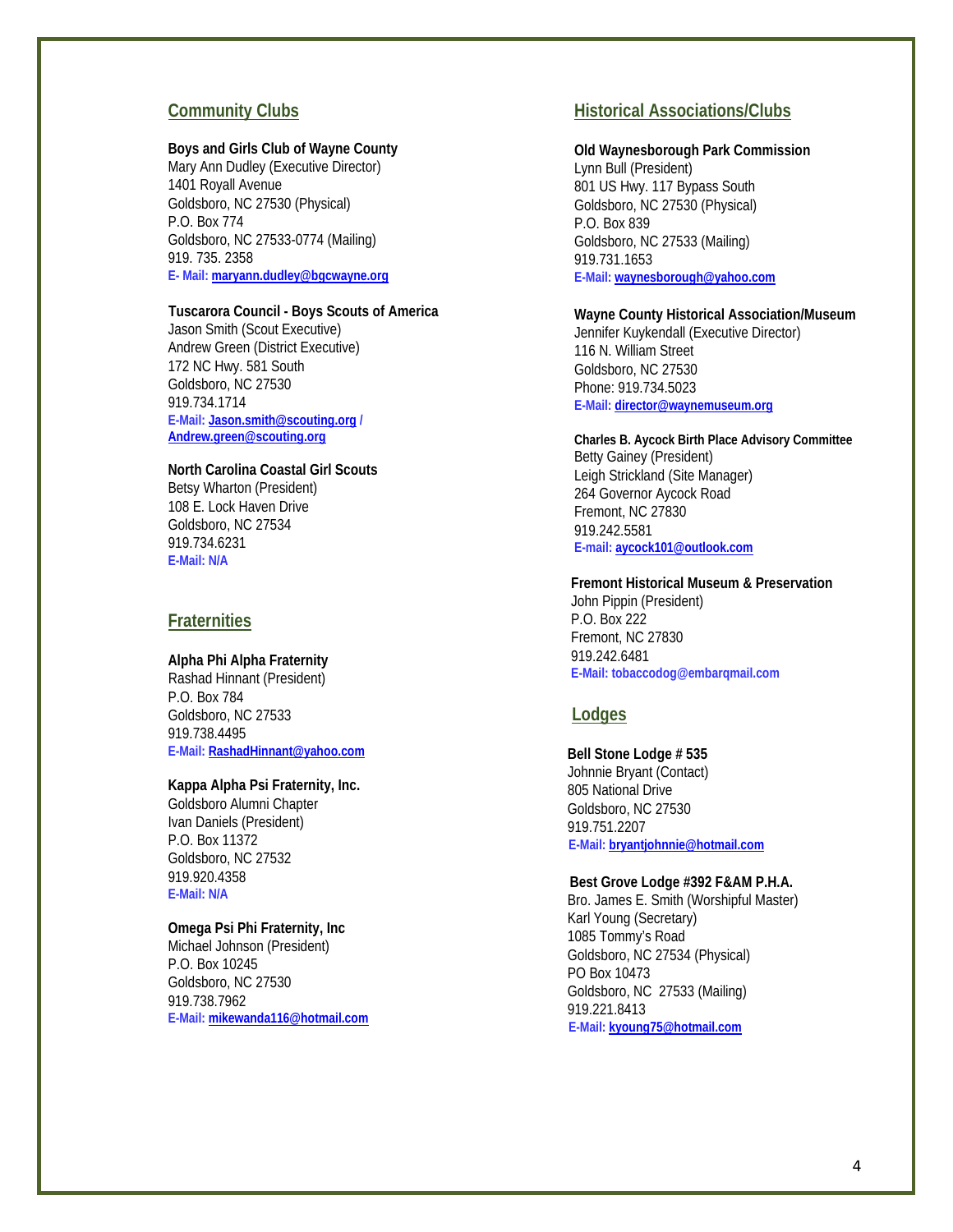**Best Grove Lodge #396** Jimmie Ford/Andrew Whitfield (Contacts) 111 Homestead Drive Goldsboro, NC 27534 919.734.4136 **E-Mail: N/A**

#### **Blazing Star Lodge #839**

 Arthur Washington (President) P.O. Box 1058 Goldsboro, NC 27530 919.580.9446 / 919.288.0357  **E-Mail[: jerryrbrtsn@aol.com](mailto:jerryrbrtsn@aol.com)**

## **C.A. Whitehead Consistory**

 Eugene Hightower (Contact) 1504 Hart Circle Goldsboro, NC 27530 919.736.6896  **E-Mail: N/A**

#### **C.S. Brown Masonic Order # 782**

 Taj Polack (Contact) 513 Beale Street Goldsboro, NC 27533 919.591.97150027 **E-Mail[: csbrown@gmail.com](mailto:csbrown@gmail.com)**

 **Neuse Lodge # 6, Independent Order of the Odd Fellows**

 Robert E. Fuller, Jr. (President) P.O. Box 1145 Goldsboro, NC 27533 919.735.7496 or 919.738.1710  **E-Mail[: ncioofnews@gmail.com](mailto:ncioofnews@gmail.com)** 

#### **Goldsboro Elks Lodge # 139**

 Kirk Jarrett (Contact) P.O. Box 1003 Goldsboro, NC 27533-1003 919.735.3131  **E-Mail[: bpoe139@nc.rr.com](mailto:bpoe139@nc.rr.com)**

# **Medical Associations**

#### **The Center for Nutrition & Diabetes Health** 208 Cox Blvd.

 Goldsboro, NC 27534 919.731.6508  **E-Mail: N/A** 

## **American Red Cross – Wayne Co. Chapter**

 James Jarvis (Executive Director) 600 N. George Street Goldsboro, NC 27530 Phone: 919.735.7201  **E-Mail: N/A**

## **Wayne County Mental Health Association**

 Emily Peacock (President) 1608 E. Pine Street Goldsboro, NC 27530 (Physical) P.O. Box 1476 Goldsboro, NC 27533 (Mailing) Phone: 919.734.6026  **E-Mail[: mhawc@att.net](mailto:mhawc@att.net)**

 **Autism Society- Wayne County Chapter Support Groups/Chapter Meetings (4th Saturday….1pm-3pm)** First African Baptist Church 803 Harris Street Goldsboro, NC 27530 **E-Mail[: waynechapter@autismsociety-nc.org](mailto:waynechapter@autismsociety-nc.org)**

 **Piedmont Health Services & Sickle Cell Agency** Kathy Moore Norcott (Executive Director) 1202-C Wayne Memorial Drive Goldsboro, NC 27534 Phone: 919.288.2323  **E-Mail: [mnewsome@piedmonthealthservices.org](mailto:mnewsome@piedmonthealthservices.org)**

## **Military/Veterans Associations**

#### **Goldsboro Military Retirees Club**

Joseph L. Seay (Contact) P.O. Box 11421 Goldsboro, NC 27534 919.920.4131 E-mail[: josephlseay@hotmail.com](mailto:josephlseay@hotmail.com)

#### **Tuskegee Airmen, Wilson V. Eagleson Chap.,Inc.**

Cleo Mason (Contact) P.O. Box 10705 Goldsboro, NC 27533 919.736.7202 **E-Mail: N/A**

**Wayne County Veterans & Patriots Coalition** Bill Graham (Contact) 2973 US Hwy 117 S Dudley, NC 28333 919.394.2200

**E-Mail: [veterans.patriots@nc.rr.com](mailto:veterans.patriots@nc.rr.com)**